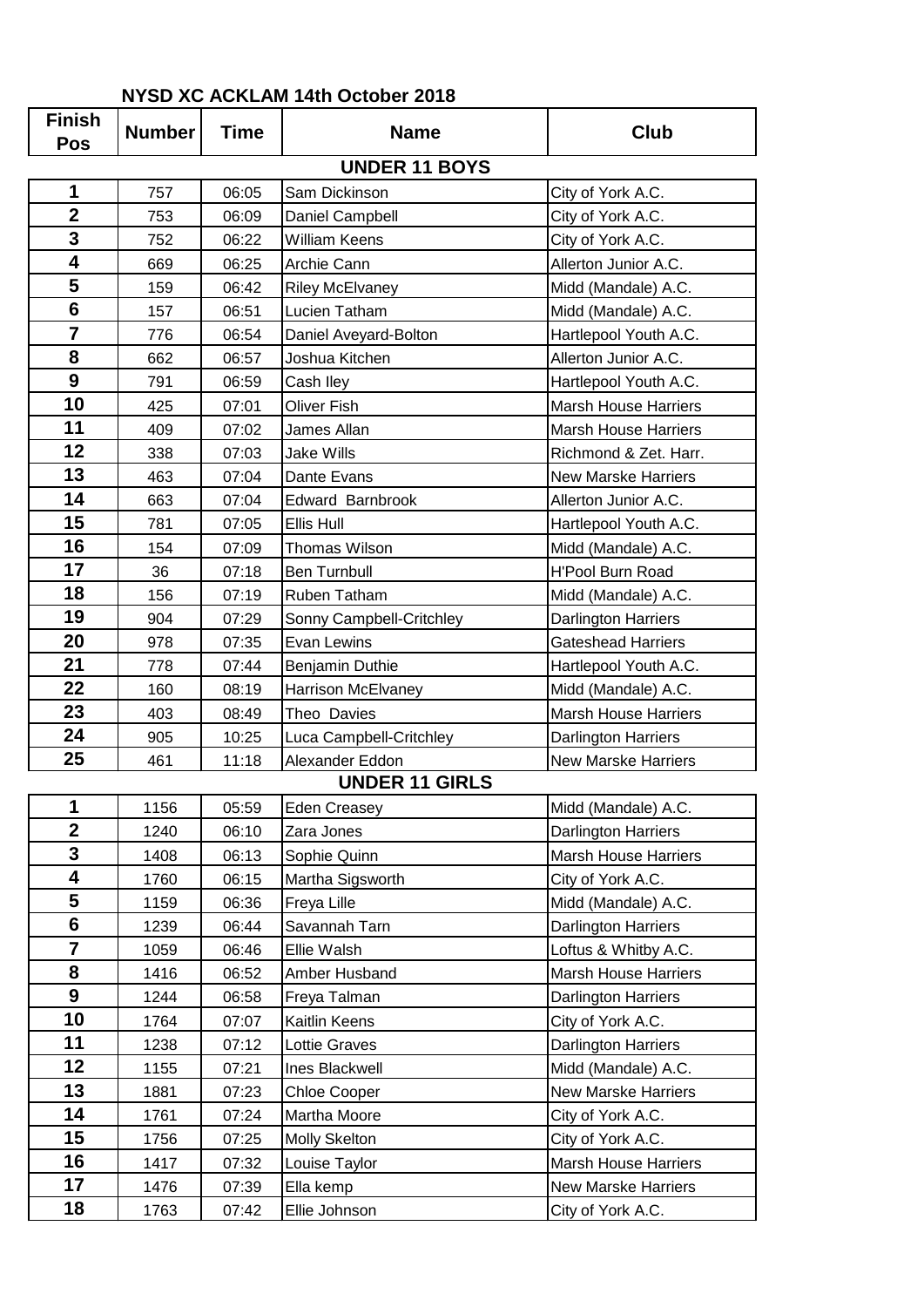| 19 | 1419 | 07:51 | Amy Dixon               | <b>Marsh House Harriers</b>  |
|----|------|-------|-------------------------|------------------------------|
| 20 | 1158 | 08:03 | Jessica Baker           | Midd (Mandale) A.C.          |
| 21 | 1657 | 08:15 | Megan Burnham           | Allerton Junior A.C.         |
| 22 | 1463 | 08:22 | <b>Hettie Cook</b>      | New Marske Harriers          |
| 23 | 1062 | 08:24 | <b>Katy Crossland</b>   | Loftus & Whitby A.C.         |
| 24 | 1700 | 08:26 | <b>Felicity Lineton</b> | <b>Aycliffe Running Club</b> |
| 25 | 1488 | 08:36 | Sophie Russell          | New Marske Harriers          |
| 26 | 1466 | 08:43 | <b>Isobel Dacey</b>     | New Marske Harriers          |

| <b>Finish</b><br><b>Pos</b> | <b>Number</b>  | <b>Time</b>  | <b>Name</b>                | Club                        |
|-----------------------------|----------------|--------------|----------------------------|-----------------------------|
|                             |                |              | <b>UNDER 13 BOYS</b>       |                             |
| 1                           | 779            | 08:24        | <b>Oliver Duthie</b>       | Hartlepool Youth A.C.       |
| $\overline{\mathbf{2}}$     | 239            | 08:37        | Alex Boyer                 | Darlington Harriers         |
| 3                           | 334            | 08:41        | Josh Hammett               | Richmond & Zet. Harr.       |
| 4                           | 244            | 08:43        | Dilan Wilson               | Darlington Harriers         |
| 5                           | 408            | 08:54        | Fraser Allan               | <b>Marsh House Harriers</b> |
| $6\phantom{1}$              | 465            | 09:01        | Jack Farrel                | <b>New Marske Harriers</b>  |
| $\overline{7}$              | 329            | 09:14        | Sam Archer                 | Richmond & Zet. Harr.       |
| 8                           | 242            | 09:18        | Elwood Kelley              | Darlington Harriers         |
| 9                           | 482            | 09:22        | <b>Riley Middleton</b>     | <b>New Marske Harriers</b>  |
| 10                          | 246            | 09:27        | <b>Matthew Vest</b>        | Darlington Harriers         |
| 11                          | 155            | 09:29        | <b>Thomas McKie</b>        | Midd (Mandale) A.C.         |
| 12                          | 426            | 09:33        | Kian Wallinger             | <b>Marsh House Harriers</b> |
| 13                          | 340            | 09:39        | <b>Thomas Carter</b>       | Richmond & Zet. Harr.       |
| 14                          | 339            | 09:43        | Riley Deighton-Harrison    | Richmond & Zet. Harr.       |
| 15                          | 240            | 09:43        | <b>Ashton Harrison</b>     | Darlington Harriers         |
| 16                          | 979            | 09:49        | Sonny Lewins               | <b>Gateshead Harriers</b>   |
| 17                          | 756            | 09:51        | Lucas Whitehead            | City of York A.C.           |
| 18                          | 552            | 09:57        | Logan Lambert              | Scarborough A.C.            |
| 19                          | 315            | 09:59        | Ollie Middleton            | Richmond & Zet. Harr.       |
| 20                          | 555            | 10:11        | Owen Riley                 | Scarborough A.C.            |
| 21                          | 670            | 10:30        | Alex Winsper               | Allerton Junior A.C.        |
| 22                          | 68             | 11:22        | Greg Walsh                 | Loftus & Whitby A.C.        |
| 23                          | 976            | 11:32        | Corey Williams             | Shildon A.C.                |
| 24                          | 480            | 11:34        | Nathan Marshall            | <b>New Marske Harriers</b>  |
| 25                          | 462            | 12:21        | Samuel Eddon               | <b>New Marske Harriers</b>  |
| 26                          | 158            | 17:40        | Rafael Tatham              | Midd (Mandale) A.C.         |
|                             | POS.           | <b>TOTAL</b> | <b>TEAMS</b>               |                             |
|                             | 1              | 14           | <b>Darlington Harriers</b> |                             |
|                             | $\overline{2}$ | 23           | Richmond & Zet. Harr.      |                             |
|                             | 3              | 39           | <b>New Marske Harriers</b> |                             |
|                             |                |              | <b>UNDER 13 GIRLS</b>      |                             |
| 1                           | 1303           | 08:43        | Shannon Robinson           | Richmond & Zet. Harr.       |
| $\mathbf{2}$                | 1152           | 08:47        | Zoe Hill                   | Midd (Mandale) A.C.         |
| 3                           | 1154           | 09:13        | <b>Gabrielle Hall</b>      | Midd (Mandale) A.C.         |
| 4                           | 1151           | 09:19        | Emma McNeil                | Midd (Mandale) A.C.         |
| 5                           | 1153           | 09:20        | <b>Isabel Herbert</b>      | Midd (Mandale) A.C.         |
| 6                           | 1302           | 09:23        | Holly McCowie              | Richmond & Zet. Harr.       |

1302 09:23 Holly McCowie Richmond & Zet. Harr.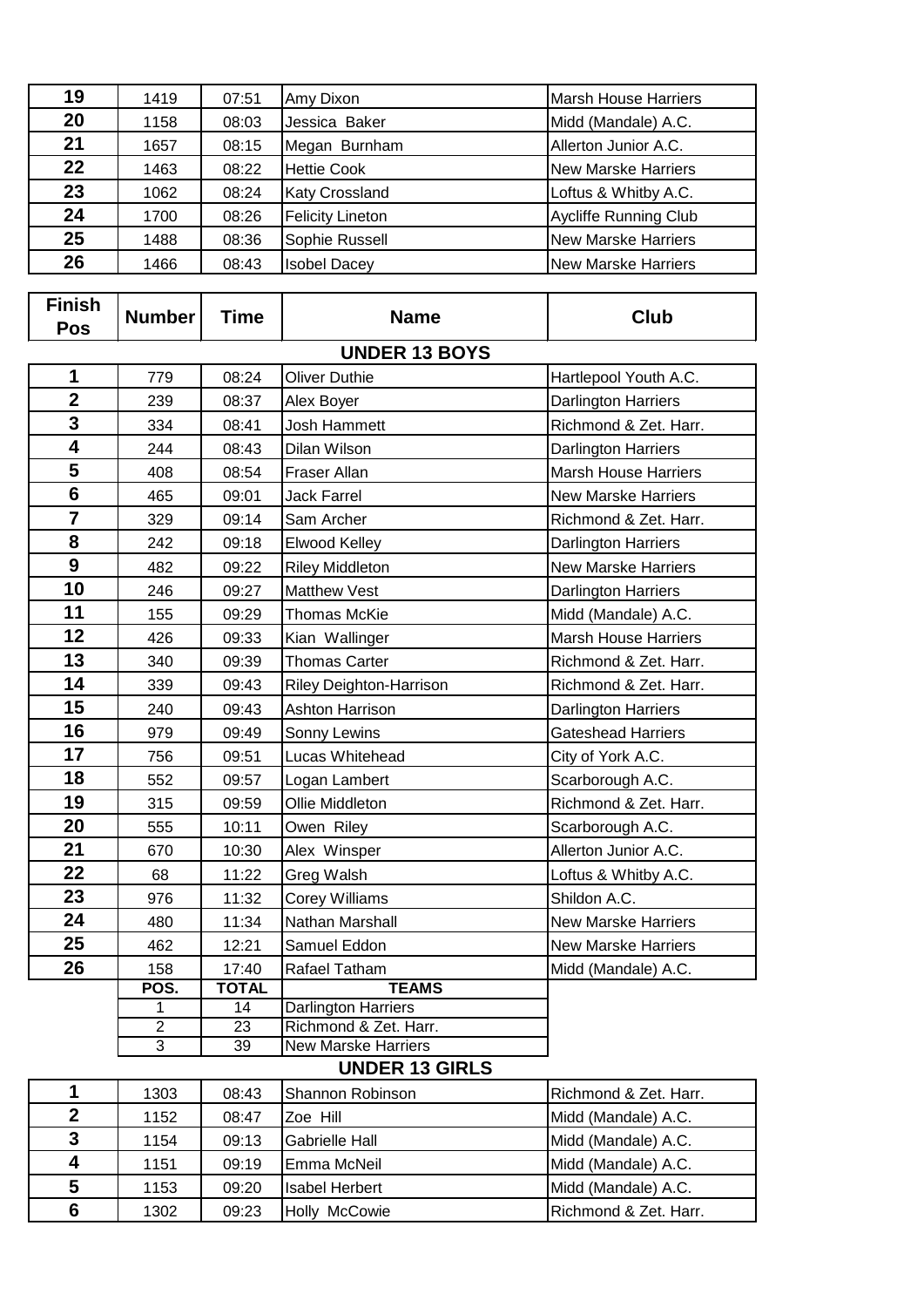| $\overline{7}$ | 1499                    | 09:23        | <b>Isobelle Troop</b>      | <b>New Marske Harriers</b>  |
|----------------|-------------------------|--------------|----------------------------|-----------------------------|
| 8              | 1227                    | 09:52        | Libby Hammond              | Darlington Harriers         |
| 9              | 1229                    | 10:04        | Fern Shelton               | Darlington Harriers         |
| 10             | 1228                    | 10:09        | <b>Tori Buckley</b>        | <b>Darlington Harriers</b>  |
| 11             | 1410                    | 10:15        | Beth Fisher                | <b>Marsh House Harriers</b> |
| 12             | 1321                    | 10:22        | Olivia Jackson-Bowers      | Richmond & Zet. Harr.       |
| 13             | 1553                    | 10:36        | Talia Lambert              | Scarborough A.C.            |
| 14             | 1157                    | 10:44        | <b>Brooke Parker</b>       | Midd (Mandale) A.C.         |
| 15             | 1777                    | 11:05        | Mia Brown                  | Hartlepool Youth A.C.       |
| 16             | 1477                    | 11:10        | Erin Lax                   | <b>New Marske Harriers</b>  |
| 17             | 1566                    | 11:10        | Amelia Halliday            | Scarborough A.C.            |
| 18             | 1418                    | 12:00        | Emily Hodgson              | <b>Marsh House Harriers</b> |
| 19             | 1877                    | 12:05        | Hollie Welch               | <b>New Marske Harriers</b>  |
| 20             | 1470                    | 12:24        | Hannah Gunn                | <b>New Marske Harriers</b>  |
| 21             | 1326                    | 12:31        | Alayna Irvin               | Richmond & Zet. Harr.       |
| 22             | 1457                    | 12:45        | Autumn Bradley             | <b>New Marske Harriers</b>  |
| 23             | 1325                    | 12:50        | Olivia Briggs              | Richmond & Zet. Harr.       |
| 24             | 1018                    | 13:33        | <b>Grace Armstong</b>      | H'Pool Burn Road            |
| 25             | 1486                    | 14:13        | Jaden Richardson           | <b>New Marske Harriers</b>  |
|                | POS.                    | <b>TOTAL</b> | <b>TEAMS</b>               |                             |
|                | 1                       | 9            | Midd (Mandale) A.C.        |                             |
|                | $\overline{2}$          | 19           | Richmond & Zet. Harr.      |                             |
|                | 3                       | 27           | Darlington Harriers        |                             |
|                | $\overline{\mathbf{4}}$ | 42           | <b>New Marske Harriers</b> |                             |

| <b>Finish</b><br><b>Pos</b> | <b>Number</b>        | Time  | <b>Name</b>           | Club                        |  |  |  |  |  |
|-----------------------------|----------------------|-------|-----------------------|-----------------------------|--|--|--|--|--|
|                             | <b>UNDER 15 BOYS</b> |       |                       |                             |  |  |  |  |  |
| 1                           | 335                  | 09:03 | Kyle Rabjohn          | Richmond & Zet. Harr.       |  |  |  |  |  |
| $\overline{2}$              | 323                  | 09:11 | Charlie Stephenson    | Richmond & Zet. Harr.       |  |  |  |  |  |
| 3                           | 168                  | 09:13 | Max Creasey           | Midd (Mandale) A.C.         |  |  |  |  |  |
| $\overline{\mathbf{4}}$     | 248                  | 09:19 | <b>Adam Russell</b>   | Darlington Harriers         |  |  |  |  |  |
| 5                           | 317                  | 09:19 | <b>Daniel Francis</b> | Richmond & Zet. Harr.       |  |  |  |  |  |
| $6\phantom{1}$              | 249                  | 09:30 | John Russell          | Darlington Harriers         |  |  |  |  |  |
| $\overline{7}$              | 424                  | 09:55 | Rohan Teasdale        | <b>Marsh House Harriers</b> |  |  |  |  |  |
| 8                           | 165                  | 10:08 | Benjamin Johnson      | Midd (Mandale) A.C.         |  |  |  |  |  |
| 9                           | 406                  | 10:15 | Lewis Reed            | <b>Marsh House Harriers</b> |  |  |  |  |  |
| 10                          | 163                  | 10:15 | Harvey Kaid           | Midd (Mandale) A.C.         |  |  |  |  |  |
| 11                          | 309                  | 10:22 | Tom O'Mahoney         | Richmond & Zet. Harr.       |  |  |  |  |  |
| 12                          | 247                  | 10:27 | Harry Wilson          | Darlington Harriers         |  |  |  |  |  |
| 13                          | 410                  | 10:32 | Ben Hodgson           | <b>Marsh House Harriers</b> |  |  |  |  |  |
| 14                          | 405                  | 10:42 | Nathan Nicholson      | <b>Marsh House Harriers</b> |  |  |  |  |  |
| 15                          | 491                  | 11:02 | Sebastian Pearson     | <b>New Marske Harriers</b>  |  |  |  |  |  |
| 16                          | 167                  | 11:10 | William Simpson       | Midd (Mandale) A.C.         |  |  |  |  |  |
| 17                          | 472                  | 11:25 | Tom Halton            | <b>New Marske Harriers</b>  |  |  |  |  |  |
| 18                          | 161                  | 12:23 | Dylan Appleby         | Midd (Mandale) A.C.         |  |  |  |  |  |
| 19                          | 827                  | 12:42 | Casper Clyde          | Darlington Tri Club         |  |  |  |  |  |
| 20                          | 166                  | 12:54 | Curtis Johnson        | Midd (Mandale) A.C.         |  |  |  |  |  |
| 21                          | 908                  | 12:58 | Kyle Atkins           | Darlington Harriers         |  |  |  |  |  |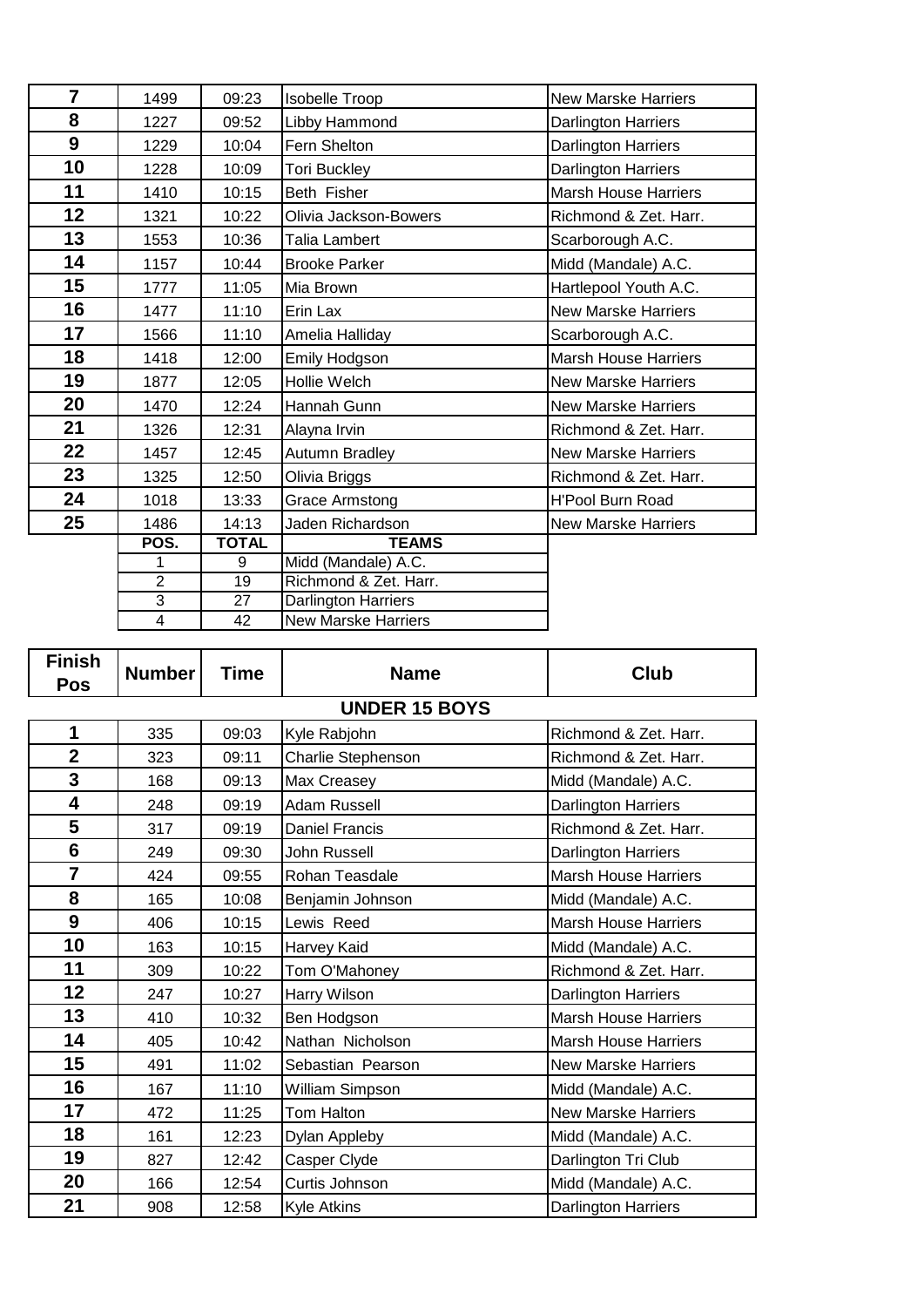| POS. | <b>TOTAL</b> | <b>TEAMS</b>                |
|------|--------------|-----------------------------|
|      |              | Richmond & Zet. Harr.       |
|      | 21           | Midd (Mandale) A.C.         |
|      | 22           | <b>Darlington Harriers</b>  |
|      | 29           | <b>Marsh House Harriers</b> |
|      |              | <b>UNDER 13 GIRLS</b>       |

## 1552 10:40 Isobel Nicholls Scarborough A.C. 1161 10:47 Lois Creasey Midd (Mandale) A.C. | 1307 | 10:51 Alana Teasdale | Richmond & Zet. Harr. 1162 11:13 Imogen Lillie Midd (Mandale) A.C. 1459 11:31 Emily Brown New Marske Harriers 1464 11:33 Essie Croce New Marske Harriers 1864 11:41 Isla McClanachan **Easingwold R. Club**  1061 11:46 Grace Cook Loftus & Whitby A.C. 1230 11:58 Mia Wetherill Darlington Harriers | 1231 | 12:24 Emily Vest | Darlington Harriers | 1312 | 12:24 | Emily Francis | Richmond & Zet. Harr. 1786 13:05 Scarlett Parker Hartlepool Youth A.C. 1404 13:44 Jessica Dawson Marsh House Harriers | 1465 | 16:38 Tilly Croce New Marske Harriers 15 | 1469 | 16:38 Charlotte Gunn New Marske Harriers **POS. TOTAL TEAMS** 1 9 New Marske Harriers

| <b>Finish</b><br><b>Pos</b> | <b>Number</b> | Time         | <b>Name</b>            | <b>Club</b>                |
|-----------------------------|---------------|--------------|------------------------|----------------------------|
|                             |               |              | <b>UNDER 17 BOYS</b>   |                            |
| 1                           | 176           | 17:42        | Archie Lowe            | Midd (Mandale) A.C.        |
| $\overline{2}$              | 469           | 17:51        | Daniel Gunn            | <b>New Marske Harriers</b> |
| 3                           | 179           | 18:07        | Patrick Haycock        | Midd (Mandale) A.C.        |
| 4                           | 174           | 18:09        | Jake Creasey           | Midd (Mandale) A.C.        |
| 5                           | 180           | 19:01        | Daniel Currie          | Midd (Mandale) A.C.        |
| 6                           | 177           | 19:09        | Daniel Payne           | Midd (Mandale) A.C.        |
| $\overline{7}$              | 977           | 19:23        | Adam Ord               | Durham City Harriers       |
| 8                           | 561           | 19:37        | Harry Butterworth      | Scarborough A.C.           |
| 9                           | 301           | 19:39        | <b>Matthew Lambert</b> | Richmond & Zet. Harr.      |
| 10                          | 175           | 20:02        | Luke Hutchinson        | Midd (Mandale) A.C.        |
| 11                          | 901           | 20:08        | James Roberts          | Darlington Harriers        |
| 12                          | 178           | 20:14        | <b>Matthew Somers</b>  | Midd (Mandale) A.C.        |
| 13                          | 326           | 20:27        | Sam Kettlewell         | Richmond & Zet. Harr.      |
| 14                          | 67            | 20:38        | Joseph Leather         | Loftus & Whitby A.C.       |
| 15                          | 859           | 21:02        | Fergus McClanachan     | Easingwold R. Club         |
| 16                          | 4             | 21:47        | <b>Ben Grounds</b>     | H'Pool Burn Road           |
|                             | POS.          | <b>TOTAL</b> | <b>TEAMS</b>           |                            |
|                             |               | 8            | Midd (Mandale) A.C.    |                            |

| <b>Finish</b><br><b>Pos</b> | <b>Number</b> | Time  | <b>Name</b>          | <b>Club</b>                 | Cat |  |
|-----------------------------|---------------|-------|----------------------|-----------------------------|-----|--|
| <b>SENIOR WOMEN</b>         |               |       |                      |                             |     |  |
|                             | 1452          | 20:49 | <b>Eli Barnbrook</b> | <b>INew Marske Harriers</b> | J20 |  |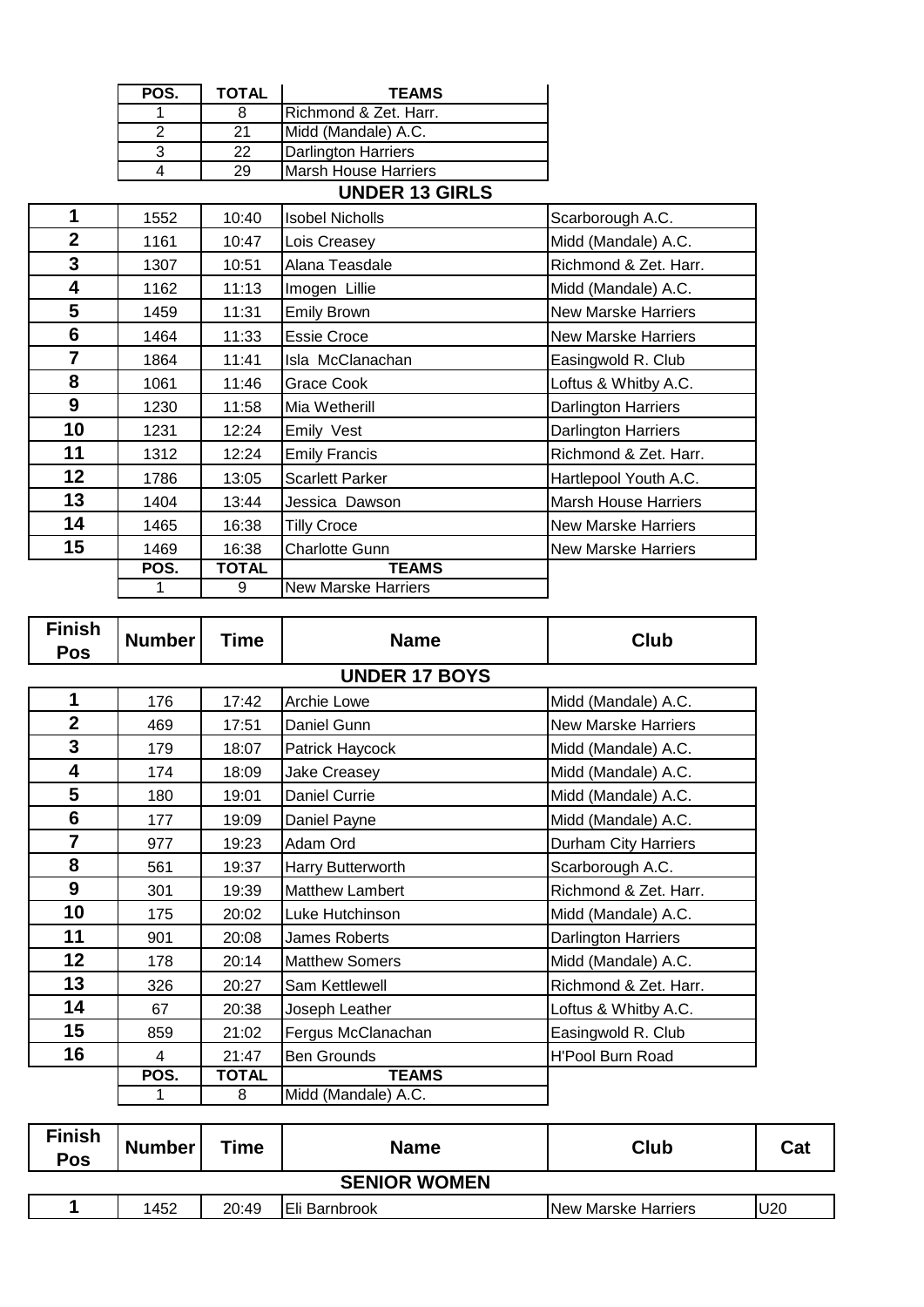| $\mathbf{2}$            | 1263 | 21:57 | Olivia Mulligan           | Thirsk & Sowerby Harr.      | <b>SEN</b>      |
|-------------------------|------|-------|---------------------------|-----------------------------|-----------------|
| 3                       | 1177 | 22:00 | Bethany Bergstrand        | Midd (Mandale) A.C.         | U17             |
| $\overline{\mathbf{4}}$ | 1461 | 22:02 | Sharon Bulman             | <b>New Marske Harriers</b>  | V45             |
| 5                       | 1496 | 22:26 | Rebecca Tilley            | <b>New Marske Harriers</b>  | U17             |
| $6\phantom{1}6$         | 1003 | 22:40 | Gemma Harcombe-Moore      | <b>H'Pool Burn Road</b>     | <b>SEN</b>      |
| $\overline{7}$          | 1454 | 22:45 | <b>Charlotte Bennett</b>  | <b>New Marske Harriers</b>  | U17             |
| 8                       | 1222 | 22:52 | <b>Ellie Phillips</b>     | <b>Darlington Harriers</b>  | U17             |
| $\boldsymbol{9}$        | 1451 | 22:54 | Kath Aspin                | <b>New Marske Harriers</b>  | V50             |
| 10                      | 1698 | 23:03 | <b>Tracey Surtees</b>     | Aycliffe Running Club       | <b>SEN</b>      |
| 11                      | 1221 | 23:16 | <b>Sue Phillips</b>       | Darlington Harriers         | V55             |
| 12                      | 1007 | 23:26 | Cheryl Laycock            | H'Pool Burn Road            | V40             |
| 13                      | 1558 | 23:30 | <b>Hester Butterworth</b> | Scarborough A.C.            | V45             |
| 14                      | 1976 | 23:35 | Amy Etherington           | Durham City Harriers        | <b>SEN</b>      |
| 15                      | 1676 | 23:43 | Michelle Jane             | Aycliffe Running Club       | <b>SEN</b>      |
| 16                      | 1245 | 23:50 | Linda Noble               | <b>Darlington Harriers</b>  | V <sub>50</sub> |
| 17                      | 1175 | 24:00 | Sophie Vickers            | Midd (Mandale) A.C.         | U17             |
| 18                      | 1490 | 24:08 | <b>Trish Speedie</b>      | <b>New Marske Harriers</b>  | V45             |
| 19                      | 1052 | 24:18 | Kyah Hall                 | Loftus & Whitby A.C.        | <b>SEN</b>      |
| 20                      | 1511 | 24:30 | Jenny Wilkie              | North York Moors A.C.       | V40             |
| 21                      | 1056 | 24:34 | Julia Jackson             | Loftus & Whitby A.C.        | V45             |
| 22                      | 1055 | 24:59 | Michaela Welham           | Loftus & Whitby A.C.        | V40             |
| 23                      | 1063 | 25:02 | Sarah Price               | Loftus & Whitby A.C.        | V35             |
| 24                      | 1001 | 25:04 | Sharon Stephenson         | H'Pool Burn Road            | V45             |
| 25                      | 1328 | 25:08 | <b>Lucy Goundry</b>       | Richmond & Zet. Harr.       | V40             |
| 26                      | 1692 | 25:15 | Michelle Zamir            | Aycliffe Running Club       | V40             |
| 27                      | 1869 | 25:28 | <b>Emily Gregg</b>        | Easingwold R. Club          | <b>SEN</b>      |
| 28                      | 1214 | 25:36 | Pauline Brown             | Darlington Harriers         | V <sub>50</sub> |
| 29                      | 1246 | 25:51 | Megan Noble               | Darlington Harriers         | U17             |
| 30                      | 1559 | 26:05 | Sacha Butterworth         | Scarborough A.C.            | U20             |
| 31                      | 1054 | 26:07 | Abigail Thompson          | Loftus & Whitby A.C.        | U20             |
| 32                      | 1821 | 26:08 | Nicola Darragh            | Stockton Striders A.C.      | V35             |
| 33                      | 1106 | 26:11 | Janet Stainsby            | M'bro & Cleve Harriers      | V50             |
| 34                      | 1102 | 26:15 | Joanna Casson             | M'bro & Cleve Harriers      | V45             |
| 35                      | 1506 | 26:24 | Diane Jobson              | North York Moors A.C.       | V45             |
| 36                      | 1822 | 26:38 | <b>Kay Stokes</b>         | Stockton Striders A.C.      | V60             |
| 37                      | 1242 | 26:39 | Millie Grayson            | Darlington Harriers         | U17             |
| 38                      | 1208 | 26:40 | Sarah Guy                 | <b>Darlington Harriers</b>  | <b>SEN</b>      |
| 39                      | 1051 | 27:08 | Susan Dick                | Loftus & Whitby A.C.        | V40             |
| 40                      | 1356 | 27:13 | Julie Russell             | <b>Quakers Running Club</b> | V45             |
| 41                      | 1403 | 27:17 | Rebecca Dawson            | <b>Marsh House Harriers</b> | U17             |
| 42                      | 1105 | 27:27 | Lisa Poole                | M'bro & Cleve Harriers      | V40             |
| 43                      | 1826 | 27:33 | Helen Clyde               | Darlington Tri Club         | V40             |
| 44                      | 1008 | 27:36 | Amy Atkins                | H'Pool Burn Road            | <b>SEN</b>      |
| 45                      | 1219 | 27:41 | Diane Jones               | Darlington Harriers         | V45             |
| 46                      | 1005 | 27:45 | Lesley Strickland         | H'Pool Burn Road            | V50             |
| 47                      | 1685 | 27:51 | Susan Milburn             | Aycliffe Running Club       | V60             |
| 48                      | 1467 | 28:05 | Louise Danby              | <b>New Marske Harriers</b>  | <b>SEN</b>      |
| 49                      | 1503 | 28:10 | AnneMarie Wilson          | North York Moors A.C.       | V40             |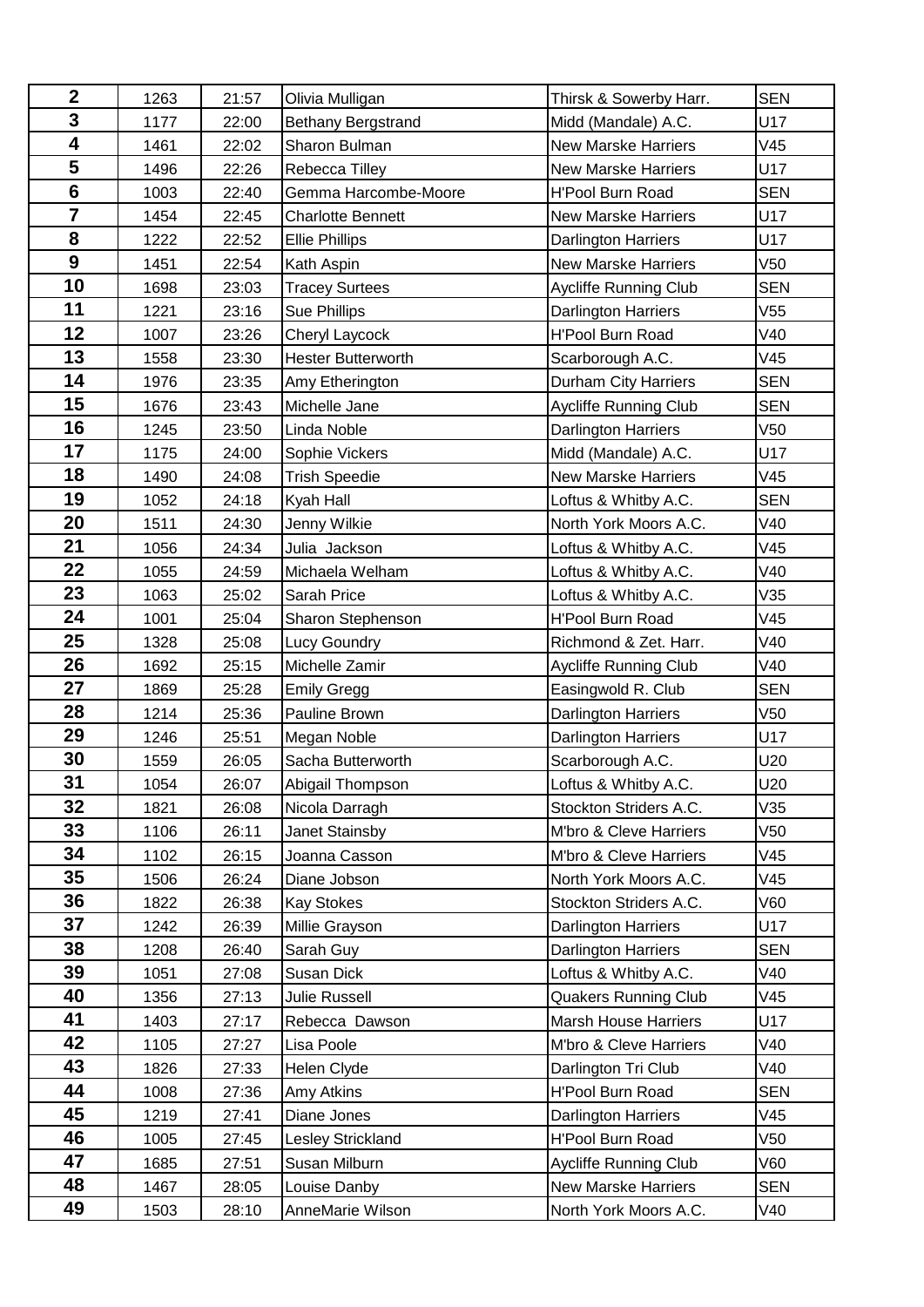| 50 | 1501 | 28:19 | Angela Ackerley           | North York Moors A.C.       | V45             |
|----|------|-------|---------------------------|-----------------------------|-----------------|
| 51 | 1831 | 28:22 | Michelle McTaggert        | Darlington Tri Club         | V <sub>50</sub> |
| 52 | 1806 | 28:26 | Liz Simpson               | Stockton Striders A.C.      | V35             |
| 53 | 1012 | 28:39 | Sam Dixon                 | <b>H'Pool Burn Road</b>     | V <sub>50</sub> |
| 54 | 1226 | 28:40 | <b>Lesley Miller</b>      | <b>Darlington Harriers</b>  | V45             |
| 55 | 1370 | 28:41 | Claire Chapman            | <b>Quakers Running Club</b> | V45             |
| 56 | 1513 | 28:46 | Julie McNicholas          | North York Moors A.C.       | V55             |
| 57 | 1726 | 28:53 | Debbie Warren             | <b>Redcar Running Club</b>  | V55             |
| 58 | 1023 | 29:00 | Jan Naisbitt              | <b>H'Pool Burn Road</b>     | V <sub>50</sub> |
| 59 | 1878 | 29:04 | Kerry Welch               | <b>New Marske Harriers</b>  | V40             |
| 60 | 1862 | 29:04 | Sarah Dixon               | Easingwold R. Club          | V50             |
| 61 | 1058 | 29:07 | Philippa Hambley          | Loftus & Whitby A.C.        | V40             |
| 62 | 1391 | 29:16 | Emma Colbourne            | <b>Quakers Running Club</b> | <b>SEN</b>      |
| 63 | 1104 | 29:18 | Claire Murphy             | M'bro & Cleve Harriers      | V35             |
| 64 | 1060 | 29:29 | Roz Halsall               | Loftus & Whitby A.C.        | V45             |
| 65 | 1471 | 29:34 | Sarah Gunn                | <b>New Marske Harriers</b>  | V40             |
| 66 | 1475 | 29:38 | Anne Houchen              | <b>New Marske Harriers</b>  | V50             |
| 67 | 1371 | 29:42 | Sandra Martin             | <b>Quakers Running Club</b> | V <sub>50</sub> |
| 68 | 1453 | 29:45 | Emma Beaumont             | <b>New Marske Harriers</b>  | V45             |
| 69 | 1204 | 29:49 | <b>Catherine Anderson</b> | <b>Darlington Harriers</b>  | V60             |
| 70 | 1402 | 29:52 | Amy Farrow                | <b>Marsh House Harriers</b> | U20             |
| 71 | 1264 | 30:02 | Jill Libby                | Thirsk & Sowerby Harr.      | V60             |
| 72 | 1004 | 30:03 | <b>Cary Surtees</b>       | <b>H'Pool Burn Road</b>     | V50             |
| 73 | 1683 | 30:18 | Heather Fenwick           | Aycliffe Running Club       | V40             |
| 74 | 1377 | 30:25 | Hannah Alderson           | <b>Quakers Running Club</b> | V35             |
| 75 | 1243 | 30:46 | Emma Campbell-Crithley    | Darlington Harriers         | V40             |
| 76 | 1484 | 31:03 | Jenny Parker              | <b>New Marske Harriers</b>  | V45             |
| 77 | 1361 | 31:05 | Kathryn Plant             | <b>Quakers Running Club</b> | V45             |
| 78 | 1016 | 31:08 | <b>Tracy Peek</b>         | H'Pool Burn Road            | V40             |
| 79 | 1357 | 31:10 | <b>Bev Snook</b>          | <b>Quakers Running Club</b> | V55             |
| 80 | 1011 | 31:12 | Kelly Turnbull            | H'Pool Burn Road            | V40             |
| 81 | 1420 | 31:18 | Fiona Roe                 | <b>Marsh House Harriers</b> | <b>SEN</b>      |
| 82 | 1247 | 31:36 | <b>Claire Atkins</b>      | <b>Darlington Harriers</b>  | V35             |
| 83 | 1681 | 31:49 | Gemma Holland             | Aycliffe Running Club       | <b>SEN</b>      |
| 84 | 1728 | 32:02 | Leanne Brayfield          | <b>Redcar Running Club</b>  | <b>SEN</b>      |
| 85 | 1019 | 32:06 | Sue Watson                | H'Pool Burn Road            | V65             |
| 86 | 1727 | 32:33 | Stephanie Ward            | <b>Redcar Running Club</b>  | V35             |
| 87 | 1378 | 32:43 | Helen Clarke              | <b>Quakers Running Club</b> | V40             |
| 88 | 1379 | 32:49 | Claire Norman             | <b>Quakers Running Club</b> | V45             |
| 89 | 1365 | 32:52 | Emma Joyeux               | <b>Quakers Running Club</b> | V35             |
| 90 | 1366 | 33:09 | <b>Tracy Plaskitt</b>     | <b>Quakers Running Club</b> | V45             |
| 91 | 1880 | 33:18 | Louise Worsey             | <b>New Marske Harriers</b>  | V50             |
| 92 | 1482 | 33:21 | Michelle O'Grady          | <b>New Marske Harriers</b>  | V35             |
| 93 | 1364 | 33:37 | Lisa Jenkins              | <b>Quakers Running Club</b> | V40             |
| 94 | 1678 | 33:46 | Jane Burnside             | Aycliffe Running Club       | V60             |
| 95 | 1015 | 34:10 | Julie McGrath             | H'Pool Burn Road            | V55             |
| 96 | 1876 | 34:12 | Amanda Waller             | <b>New Marske Harriers</b>  | V55             |
| 97 | 1327 | 34:23 | Janette Bond              | Richmond & Zet. Harr.       | V50             |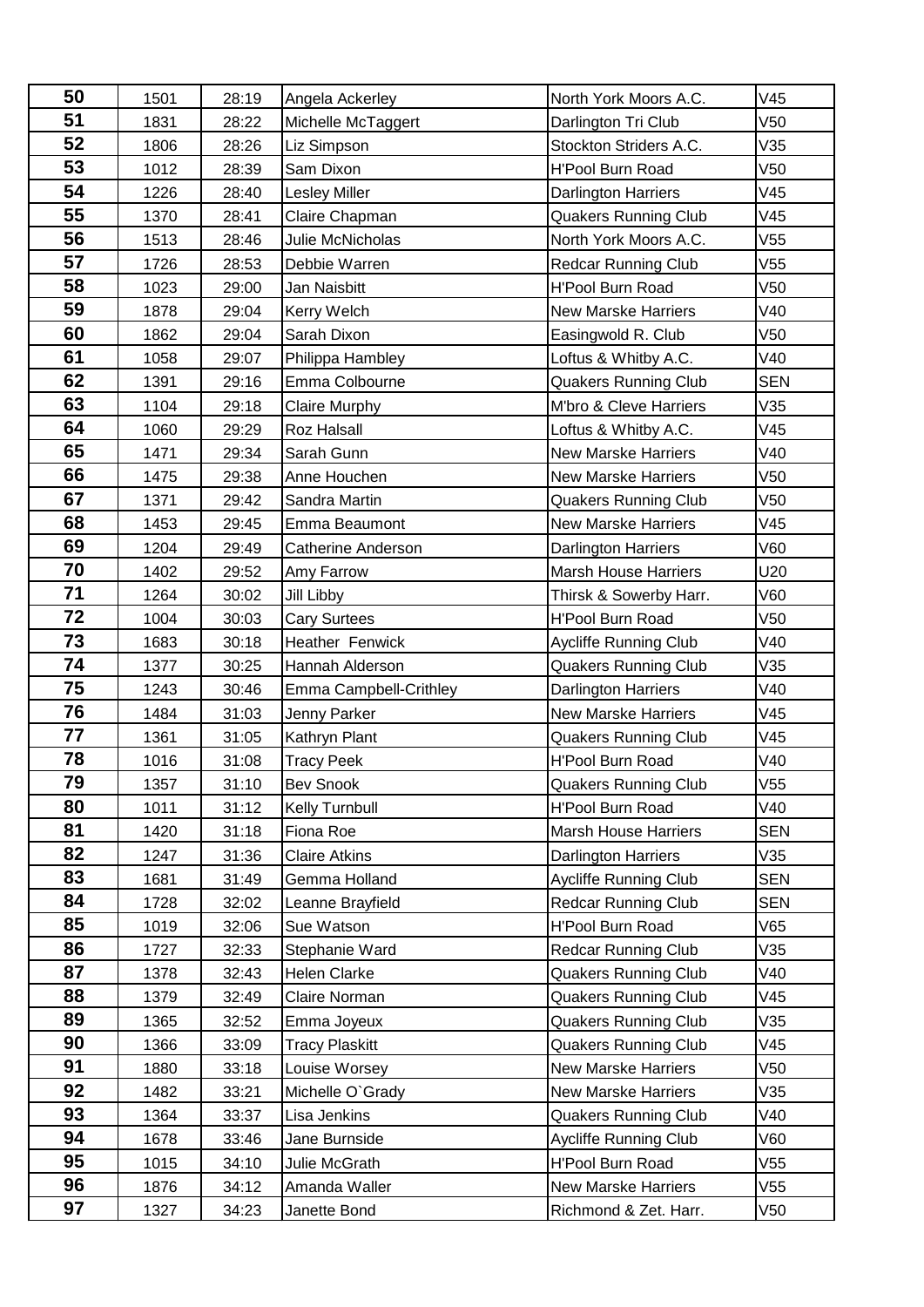| 98  | 1474            | 34:27           | Diane Hall                       | <b>New Marske Harriers</b>  | V55        |
|-----|-----------------|-----------------|----------------------------------|-----------------------------|------------|
| 99  | 1251            | 34:36           | Christine Burn                   | Thirsk & Sowerby Harr.      | V60        |
| 100 | 1859            | 34:41           | Catherine Lumb                   | Easingwold R. Club          | V55        |
| 101 | 1500            | 34:48           | Helen Tyreman                    | <b>New Marske Harriers</b>  | V55        |
| 102 | 1679            | 36:06           | Donna Campbell                   | Aycliffe Running Club       | V40        |
| 103 | 1861            | 37:26           | Louise Gregg                     | Easingwold R. Club          | V45        |
| 104 | 1390            | 38:28           | Rachel Grayson                   | <b>Quakers Running Club</b> | V45        |
| 105 | 1363            | 38:29           | Michelle Dale                    | <b>Quakers Running Club</b> | V35        |
| 106 | 1020            | 39:45           | Rachel Granville                 | <b>H'Pool Burn Road</b>     | <b>SEN</b> |
| 107 | 1812            | 39:52           | Amy Galilee                      | Stockton Striders A.C.      | <b>SEN</b> |
| 108 | 1362            | 42:45           | Sharon Carr                      | <b>Quakers Running Club</b> | V40        |
| 109 | 1351            | 42:45           | Susan New                        | <b>Quakers Running Club</b> | V50        |
|     | POS.            | <b>TOTAL</b>    | <b>TEAMS</b>                     |                             |            |
|     | 1               | 17              | <b>New Marske Harriers</b>       |                             |            |
|     | $\overline{2}$  | 63              | Darlington Harriers              |                             |            |
|     | $\overline{3}$  | 85              | Loftus & Whitby A.C.             |                             |            |
|     | 4               | 86              | <b>H'Pool Burn Road Harriers</b> |                             |            |
|     | $\overline{5}$  | $\overline{98}$ | <b>Aycliffe Running Club</b>     |                             |            |
|     | 6               | 154             | North York Moors A.C.            |                             |            |
|     | $\overline{7}$  | 172             | M'bro & Cleve Harriers           |                             |            |
|     | $\overline{8}$  | 224             | <b>Quakers Running Club</b>      |                             |            |
|     | 9               | 227             | Stockton Striders A.C.           |                             |            |
|     | $\overline{10}$ | 290             | Easingwold Running Club          |                             |            |

| <b>Finish</b><br>Pos | <b>Number</b> | <b>Time</b> | <b>Name</b>            | Club                         | Cat        |  |  |  |
|----------------------|---------------|-------------|------------------------|------------------------------|------------|--|--|--|
| <b>SENIOR MEN</b>    |               |             |                        |                              |            |  |  |  |
| 1                    | 193           | 33:10       | Joshua Cowperthwaite   | Midd (Mandale) A.C.          | U20        |  |  |  |
| $\overline{2}$       | 119           | 33:13       | Greg Jayasuriya        | M'bro & Cleve Harriers       | <b>SEN</b> |  |  |  |
| 3                    | 198           | 33:37       | Kieran Walker          | Midd (Mandale) A.C.          | <b>SEN</b> |  |  |  |
| 4                    | 325           | 35:04       | Rob Scott              | Richmond & Zet. Harr.        | <b>SEN</b> |  |  |  |
| 5                    | 328           | 35:46       | <b>Reece Dalton</b>    | Richmond & Zet. Harr.        | <b>SEN</b> |  |  |  |
| $6\phantom{1}$       | 912           | 35:50       | Paul Lowe              | Darlington Harriers          | <b>SEN</b> |  |  |  |
| $\overline{7}$       | 346           | 36:20       | Scott Wardman          | Richmond & Zet. Harr.        | <b>SEN</b> |  |  |  |
| 8                    | 61            | 36:24       | James Wilson           | Loftus & Whitby A.C.         | <b>SEN</b> |  |  |  |
| 9                    | 428           | 36:31       | Liam Aldridge          | <b>Marsh House Harriers</b>  | <b>SEN</b> |  |  |  |
| 10                   | 127           | 36:37       | <b>Chris Rumsey</b>    | M'bro & Cleve Harriers       | <b>SEN</b> |  |  |  |
| 11                   | 194           | 37:04       | <b>Cameron Spence</b>  | Midd (Mandale) A.C.          | U20        |  |  |  |
| 12                   | 302           | 37:11       | <b>Tony Lambert</b>    | Richmond & Zet. Harr.        | V45        |  |  |  |
| 13                   | 917           | 37:23       | Paul Allan             | <b>Darlington Harriers</b>   | <b>SEN</b> |  |  |  |
| 14                   | 343           | 37:37       | <b>Steve Middleton</b> | Richmond & Zet. Harr.        | V40        |  |  |  |
| 15                   | 520           | 37:43       | Josh Abrook            | North York Moors A.C.        | <b>SEN</b> |  |  |  |
| 16                   | 926           | 37:47       | <b>John Surtees</b>    | Aycliffe Running Club        | <b>SEN</b> |  |  |  |
| 17                   | 15            | 37:50       | <b>Richard Darling</b> | <b>H'Pool Burn Road</b>      | V40        |  |  |  |
| 18                   | 124           | 37:52       | Ryan Norman            | M'bro & Cleve Harriers       | <b>SEN</b> |  |  |  |
| 19                   | 515           | 37:52       | <b>Harry Potter</b>    | North York Moors A.C.        | U20        |  |  |  |
| 20                   | 192           | 37:55       | Ben Palmer             | Midd (Mandale) A.C.          | U20        |  |  |  |
| 21                   | 501           | 38:08       | Alasdair Tatham        | North York Moors A.C.        | V45        |  |  |  |
| 22                   | 351           | 38:13       | <b>Marc Ellis</b>      | <b>Quakers Running Club</b>  | V45        |  |  |  |
| 23                   | 676           | 38:33       | Mark Wade              | <b>Aycliffe Running Club</b> | <b>SEN</b> |  |  |  |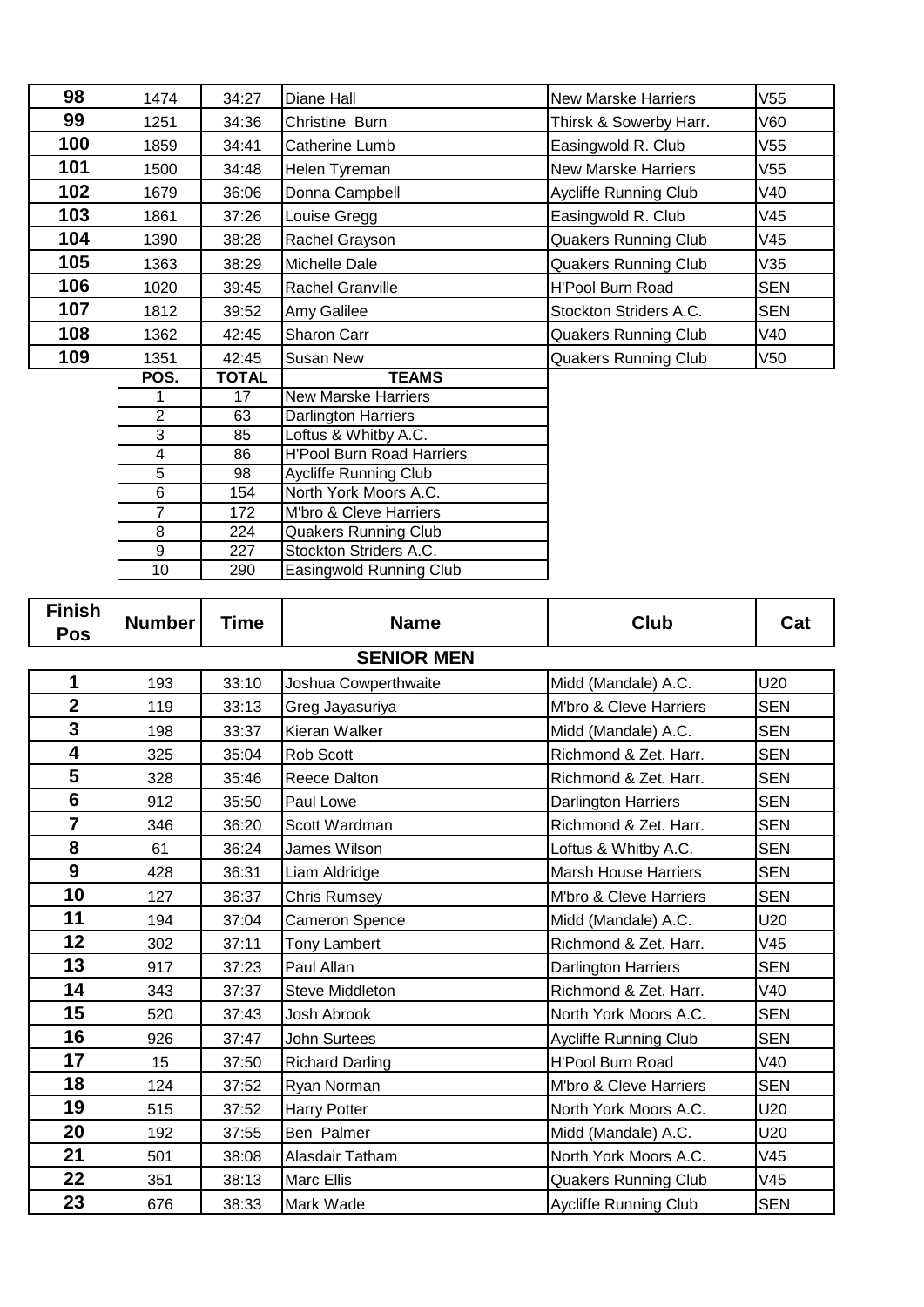| 24 | 265            | 38:43 | Joshua Fothergill       | Thirsk & Sowerby Harr.      | U20        |
|----|----------------|-------|-------------------------|-----------------------------|------------|
| 25 | 34             | 38:52 | Steven Walker           | <b>H'Pool Burn Road</b>     | V65        |
| 26 | 411            | 39:23 | Andy Love               | <b>Marsh House Harriers</b> | <b>SEN</b> |
| 27 | 379            | 39:28 | Paul Dalton             | <b>Quakers Running Club</b> | V40        |
| 28 | $\mathbf{1}$   | 39:33 | Paul Wilson             | <b>H'Pool Burn Road</b>     | V40        |
| 29 | 120            | 39:35 | Aaron Keys              | M'bro & Cleve Harriers      | <b>SEN</b> |
| 30 | 17             | 39:37 | Darren Armstrong        | <b>H'Pool Burn Road</b>     | V40        |
| 31 | 21             | 39:37 | <b>Tony Oliver</b>      | H'Pool Burn Road            | V50        |
| 32 | 412            | 39:39 | Chris Jefferies         | <b>Marsh House Harriers</b> | V45        |
| 33 | 545            | 39:40 | <b>Bryan Saysell</b>    | North York Moors A.C.       | V50        |
| 34 | 466            | 39:47 | <b>Glenn Farrell</b>    | <b>New Marske Harriers</b>  | <b>SEN</b> |
| 35 | 360            | 39:49 | David Jones             | <b>Quakers Running Club</b> | V40        |
| 36 | 310            | 39:56 | Ken Harker              | Richmond & Zet. Harr.       | V45        |
| 37 | 110            | 39:57 | Paul Chow               | M'bro & Cleve Harriers      | V40        |
| 38 | 458            | 39:59 | <b>Simon Clements</b>   | <b>New Marske Harriers</b>  | V40        |
| 39 | 222            | 40:00 | Simon Rogers            | <b>Darlington Harriers</b>  | V45        |
| 40 | 538            | 40:03 | <b>Richard Atkins</b>   | North York Moors A.C.       | <b>SEN</b> |
| 41 | 125            | 40:06 | Adam Poole              | M'bro & Cleve Harriers      | V40        |
| 42 | 822            | 40:07 | Jason Cutler            | Stockton Striders A.C.      | V40        |
| 43 | 510            | 40:12 | David Hughes            | North York Moors A.C.       | V55        |
| 44 | 103            | 40:17 | Gordon Baird            | M'bro & Cleve Harriers      | V55        |
| 45 | 852            | 40:21 | Neil King               | Easingwold R. Club          | V45        |
| 46 | $\overline{7}$ | 40:24 | <b>Jack Hutton</b>      | H'Pool Burn Road            | <b>SEN</b> |
| 47 | 224            | 40:28 | Barry Talman            | <b>Darlington Harriers</b>  | V40        |
| 48 | 697            | 40:31 | Dez Fielden             | Aycliffe Running Club       | V45        |
| 49 | 539            | 40:33 | <b>Richard Fawcett</b>  | North York Moors A.C.       | <b>SEN</b> |
| 50 | $\overline{2}$ | 40:40 | <b>Steven Morrison</b>  | H'Pool Burn Road            | <b>SEN</b> |
| 51 | 512            | 40:41 | David Watkins           | North York Moors A.C.       | V50        |
| 52 | 106            | 40:44 | Keith Bindoff           | M'bro & Cleve Harriers      | V40        |
| 53 | 856            | 40:45 | Craig Gath              | Easingwold R. Club          | V40        |
| 54 | 316            | 40:47 | Julian Simpson          | Richmond & Zet. Harr.       | V40        |
| 55 | 414            | 40:49 | Matthew Bowman          | <b>Marsh House Harriers</b> | <b>SEN</b> |
| 56 | 361            | 40:54 | Rob Dent                | <b>Quakers Running Club</b> | <b>SEN</b> |
| 57 | 52             | 41:02 | Steve Hardy             | Loftus & Whitby A.C.        | V40        |
| 58 | 344            | 41:09 | Lee Wills               | Richmond & Zet. Harr.       | SEN        |
| 59 | 208            | 41:10 | Andy Campbell-Critchley | <b>Darlington Harriers</b>  | V45        |
| 60 | 118            | 41:16 | Mark Jackson            | M'bro & Cleve Harriers      | <b>SEN</b> |
| 61 | 854            | 41:25 | Stephen Loseby          | Easingwold R. Club          | V50        |
| 62 | 71             | 41:30 | Richard Easton          | Loftus & Whitby A.C.        | V40        |
| 63 | 370            | 41:34 | <b>Brian Martin</b>     | <b>Quakers Running Club</b> | V60        |
| 64 | 373            | 41:35 | Corey Horn              | <b>Quakers Running Club</b> | <b>SEN</b> |
| 65 | 881            | 41:36 | Neil Youngson           | <b>New Marske Harriers</b>  | V40        |
| 66 | 519            | 41:39 | Jonathan Skidmore       | North York Moors A.C.       | V40        |
| 67 | 32             | 41:40 | <b>Chris Williams</b>   | <b>H'Pool Burn Road</b>     | V40        |
| 68 | 457            | 41:42 | Paul Cleasby            | <b>New Marske Harriers</b>  | V45        |
| 69 | 677            | 41:44 | Peter Milburn           | Aycliffe Running Club       | V55        |
| 70 | 126            | 41:46 | Peter Riley             | M'bro & Cleve Harriers      | V50        |
| 71 | 532            | 41:50 | Paul McGough            | North York Moors A.C.       | V40        |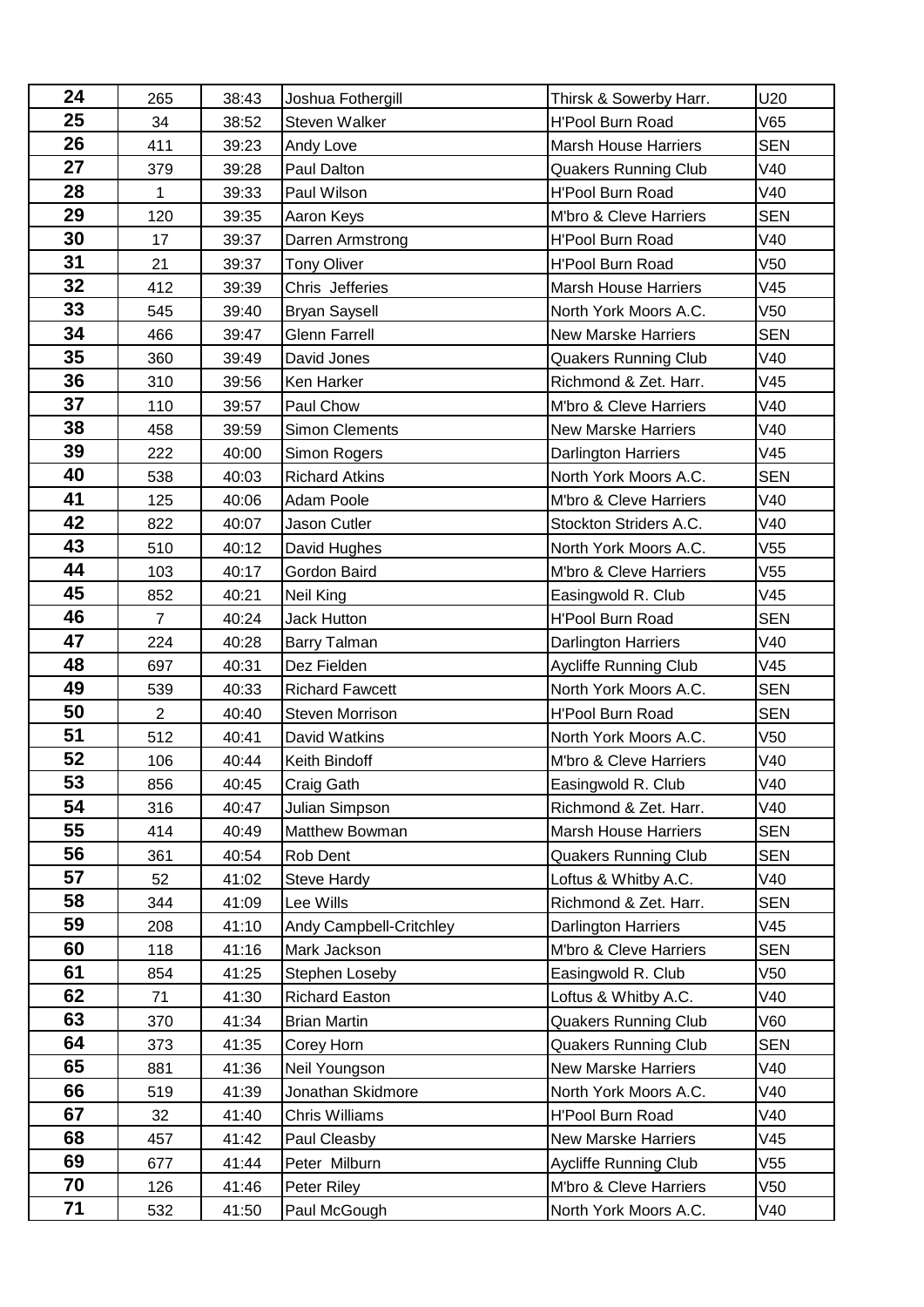| 72  | 415 | 41:55 | Stephen Roe             | <b>Marsh House Harriers</b>  | <b>SEN</b> |
|-----|-----|-------|-------------------------|------------------------------|------------|
| 73  | 205 | 42:06 | Phillip Teece           | <b>Darlington Harriers</b>   | V55        |
| 74  | 217 | 42:11 | Paul Cook               | Darlington Harriers          | V40        |
| 75  | 47  | 42:14 | lan Bilton              | <b>H'Pool Burn Road</b>      | <b>SEN</b> |
| 76  | 369 | 42:19 | Darren Wright           | <b>Quakers Running Club</b>  | <b>SEN</b> |
| 77  | 345 | 42:21 | lan Scott               | Richmond & Zet. Harr.        | V55        |
| 78  | 114 | 42:36 | <b>Paul Garrens</b>     | M'bro & Cleve Harriers       | V45        |
| 79  | 394 | 42:42 | Neil Gooding            | <b>Quakers Running Club</b>  | V40        |
| 80  | 29  | 43:00 | Graham Jones            | <b>H'Pool Burn Road</b>      | V45        |
| 81  | 271 | 43:02 | Stephan Tomaszewski     | Thirsk & Sowerby Harr.       | V55        |
| 82  | 877 | 43:05 | Simon Welch             | <b>New Marske Harriers</b>   | V40        |
| 83  | 113 | 43:05 | <b>Matthew Frost</b>    | M'bro & Cleve Harriers       | <b>SEN</b> |
| 84  | 54  | 43:10 | <b>Andrew Marshall</b>  | Loftus & Whitby A.C.         | V50        |
| 85  | 342 | 43:13 | Lawrence Corbett        | Richmond & Zet. Harr.        | V45        |
| 86  | 824 | 43:15 | David Fender            | Stockton Striders A.C.       | V40        |
| 87  | 914 | 43:22 | David McKenna           | Darlington Harriers          | V45        |
| 88  | 470 | 43:23 | Martin Gunn             | <b>New Marske Harriers</b>   | V40        |
| 89  | 680 | 43:28 | <b>Richard Campbell</b> | <b>Aycliffe Running Club</b> | <b>SEN</b> |
| 90  | 502 | 43:34 | Anthony Harnett         | North York Moors A.C.        | V55        |
| 91  | 867 | 43:38 | <b>Richard Coates</b>   | Easingwold R. Club           | V45        |
| 92  | 53  | 43:45 | <b>Thomas Herbert</b>   | Loftus & Whitby A.C.         | V40        |
| 93  | 537 | 43:52 | <b>Philip Utley</b>     | North York Moors A.C.        | V45        |
| 94  | 452 | 43:54 | David Aspin             | <b>New Marske Harriers</b>   | V45        |
| 95  | 26  | 43:57 | John Davis              | <b>H'Pool Burn Road</b>      | V45        |
| 96  | 883 | 43:59 | Alan Wilson             | <b>New Marske Harriers</b>   | V50        |
| 97  | 121 | 44:02 | Danny Lim               | M'bro & Cleve Harriers       | <b>SEN</b> |
| 98  | 347 | 44:04 | Aaron Auton             | Richmond & Zet. Harr.        | U20        |
| 99  | 683 | 44:05 | <b>Richard Holland</b>  | <b>Aycliffe Running Club</b> | V40        |
| 100 | 518 | 44:11 | Jonathan Parker         | North York Moors A.C.        | <b>SEN</b> |
| 101 | 804 | 44:12 | Stephen King            | Stockton Striders A.C.       | V50        |
| 102 | 829 | 44:15 | Neil Smith              | Darlington Tri Club          | V40        |
| 103 | 45  | 44:20 | Gary Wilson             | H'Pool Burn Road             | V40        |
| 104 | 221 | 44:21 | Andy Harrisom           | Darlington Harriers          | <b>SEN</b> |
| 105 | 851 | 44:24 | Colin Fletcher          | Easingwold R. Club           | V55        |
| 106 | 825 | 44:25 | Scott Henderson         | Stockton Striders A.C.       | <b>SEN</b> |
| 107 | 41  | 44:31 | lan Cook                | H'Pool Burn Road             | V55        |
| 108 | 876 | 44:33 | <b>Andy Tullock</b>     | <b>New Marske Harriers</b>   | V45        |
| 109 | 44  | 44:46 | Gareth Foreman          | <b>H'Pool Burn Road</b>      | <b>SEN</b> |
| 110 | 223 | 44:48 | Kevin Wilson            | Darlington Harriers          | V45        |
| 111 | 234 | 45:08 | Carl Eddon              | Darlington Harriers          | <b>SEN</b> |
| 112 | 62  | 45:10 | Alan Smitheman          | Loftus & Whitby A.C.         | V40        |
| 113 | 826 | 45:13 | Ben Jones               | Darlington Tri Club          | V45        |
| 114 | 508 | 45:14 | Darren Clements         | North York Moors A.C.        | <b>SEN</b> |
| 115 | 367 | 45:15 | Adrian Cottam           | <b>Quakers Running Club</b>  | <b>SEN</b> |
| 116 | 105 | 45:31 | Nigel Barnbrook         | M'bro & Cleve Harriers       | V55        |
| 117 | 261 | 45:35 | Mick Cropper            | Thirsk & Sowerby Harr.       | V40        |
| 118 | 727 | 45:36 | Kevin Wilkinson         | <b>Redcar Running Club</b>   | V40        |
| 119 | 354 | 45:58 | Adrian Colbourne        | <b>Quakers Running Club</b>  | V50        |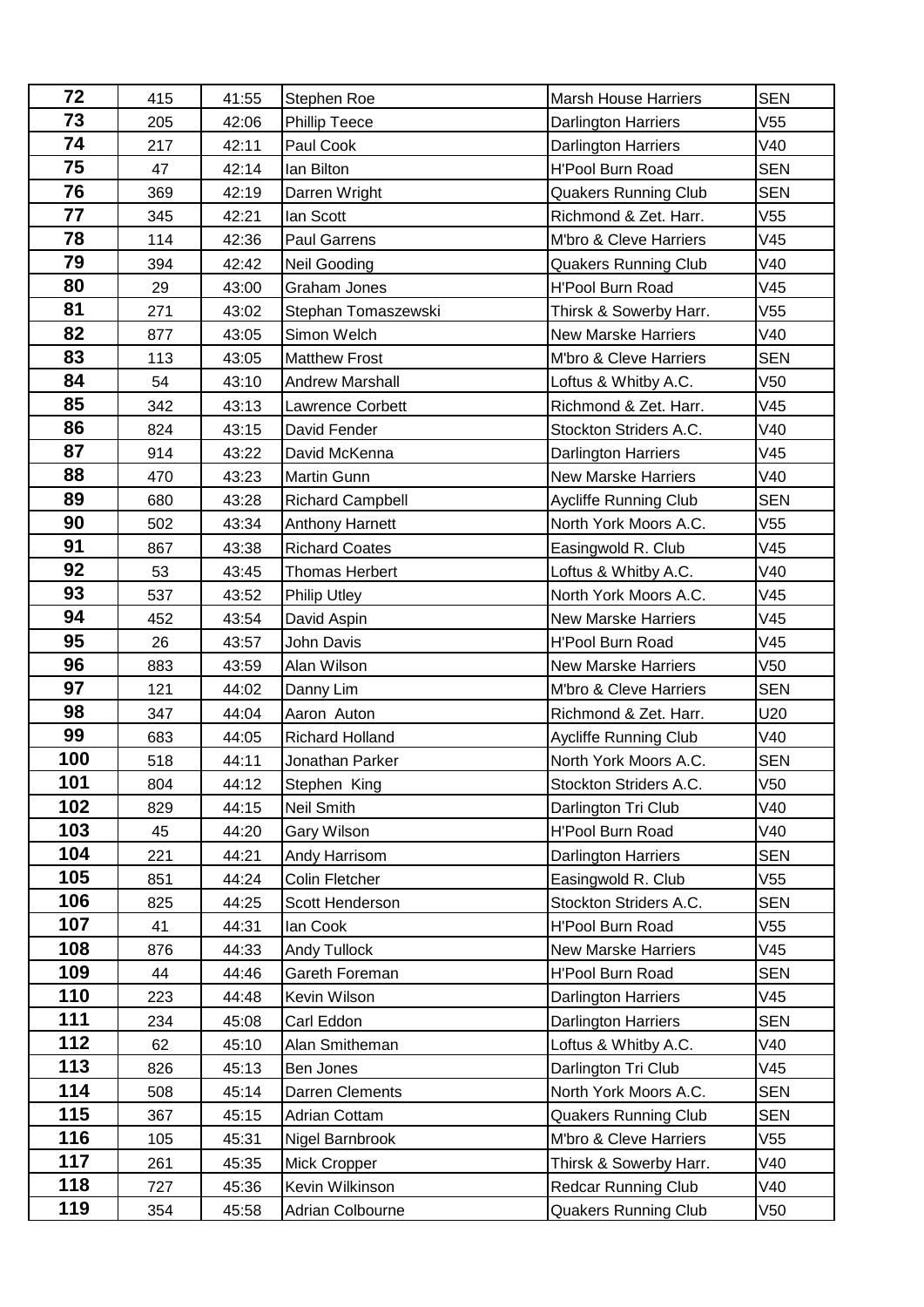| 120 | 526 | 45:59 | <b>Mark Potter</b>     | North York Moors A.C.       | V45             |
|-----|-----|-------|------------------------|-----------------------------|-----------------|
| 121 | 823 | 46:02 | Andy Hayes             | Stockton Striders A.C.      | V40             |
| 122 | 840 | 46:04 | Alan Mackay            | Darlington Tri Club         | V40             |
| 123 | 267 | 46:14 | Martyn Coy             | Thirsk & Sowerby Harr.      | V45             |
| 124 | 341 | 46:23 | Kevin Bund             | Richmond & Zet. Harr.       | V40             |
| 125 | 380 | 46:28 | David Todd             | <b>Quakers Running Club</b> | V45             |
| 126 | 910 | 46:33 | <b>Mark Tallon</b>     | <b>Darlington Harriers</b>  | <b>SEN</b>      |
| 127 | 60  | 46:38 | <b>Mikey Garbutt</b>   | Loftus & Whitby A.C.        | <b>SEN</b>      |
| 128 | 861 | 46:41 | David Waddington       | Easingwold R. Club          | V50             |
| 129 | 915 | 46:46 | Paul Dunne             | <b>Darlington Harriers</b>  | V50             |
| 130 | 464 | 46:47 | <b>Laurie Everitt</b>  | <b>New Marske Harriers</b>  | V60             |
| 131 | 134 | 46:53 | Jason McGouran         | M'bro & Cleve Harriers      | <b>SEN</b>      |
| 132 | 418 | 47:06 | Ryan Brockbank         | <b>Marsh House Harriers</b> | U20             |
| 133 | 833 | 47:07 | <b>Andrew Smith</b>    | Darlington Tri Club         | V50             |
| 134 | 916 | 47:16 | John Dunne             | <b>Darlington Harriers</b>  | V45             |
| 135 | 59  | 47:24 | <b>Neil Duffield</b>   | Loftus & Whitby A.C.        | V55             |
| 136 | 536 | 47:27 | Peter Keen             | North York Moors A.C.       | V40             |
| 137 | 913 | 47:30 | <b>Graham Garvey</b>   | Darlington Harriers         | V40             |
| 138 | 115 | 47:43 | <b>Mark Geldard</b>    | M'bro & Cleve Harriers      | V40             |
| 139 | 386 | 47:46 | <b>Steve Snook</b>     | <b>Quakers Running Club</b> | V <sub>55</sub> |
| 140 | 427 | 48:04 | <b>Michael Scott</b>   | <b>Marsh House Harriers</b> | U20             |
| 141 | 383 | 48:07 | <b>Luke Minall</b>     | <b>Quakers Running Club</b> | <b>SEN</b>      |
| 142 | 498 | 48:13 | John Spraggett         | <b>New Marske Harriers</b>  | V65             |
| 143 | 551 | 48:25 | Ian Nicholls           | Scarborough A.C.            | V <sub>50</sub> |
| 144 | 726 | 48:33 | Shaun Flewker-Barker   | <b>Redcar Running Club</b>  | <b>SEN</b>      |
| 145 | 31  | 48:43 | David Wallace          | <b>H'Pool Burn Road</b>     | V60             |
| 146 | 48  | 48:48 | Keith Galbraith        | <b>H'Pool Burn Road</b>     | V55             |
| 147 | 525 | 48:51 | Mark Brown             | North York Moors A.C.       | V40             |
| 148 | 728 | 49:01 | Paul Munster           | <b>Redcar Running Club</b>  | V60             |
| 149 | 499 | 49:12 | <b>Matthew Tarrant</b> | <b>New Marske Harriers</b>  | V55             |
| 150 | 732 | 49:15 | Keith Burt             | <b>Redcar Running Club</b>  | V <sub>50</sub> |
| 151 | 136 | 49:23 | Reece Atkinson         | M'bro & Cleve Harriers      | U20             |
| 152 | 352 | 49:26 | <b>Graham Park</b>     | <b>Quakers Running Club</b> | V55             |
| 153 | 5   | 49:40 | Nigel Shaw             | H'Pool Burn Road            | V55             |
| 154 | 511 | 49:41 | David Robinson         | North York Moors A.C.       | V50             |
| 155 | 911 | 49:52 | lan Brown              | Darlington Harriers         | V55             |
| 156 | 371 | 49:57 | Tom Chapman            | <b>Quakers Running Club</b> | V45             |
| 157 | 117 | 50:05 | Kevin Hudson           | M'bro & Cleve Harriers      | V50             |
| 158 | 544 | 50:21 | Eddie Meehan           | North York Moors A.C.       | V65             |
| 159 | 272 | 50:32 | David Tervit           | Thirsk & Sowerby Harr.      | V45             |
| 160 | 686 | 50:42 | Alexander Lineton      | Aycliffe Running Club       | <b>SEN</b>      |
| 161 | 13  | 50:49 | <b>Graeme Surtees</b>  | H'Pool Burn Road            | V55             |
| 162 | 729 | 50:56 | <b>Andy Petford</b>    | <b>Redcar Running Club</b>  | V50             |
| 163 | 43  | 51:03 | Carl Marchant          | H'Pool Burn Road            | V55             |
| 164 | 812 | 51:09 | Lee Hamilton           | Stockton Striders A.C.      | V40             |
| 165 | 199 | 51:50 | <b>Gary Dearlove</b>   | Midd (Mandale) A.C.         | V50             |
| 166 | 225 | 51:55 | David Ralph            | <b>Darlington Harriers</b>  | <b>SEN</b>      |
| 167 | 907 | 52:13 | <b>Wesley Atkins</b>   | Darlington Harriers         | <b>SEN</b>      |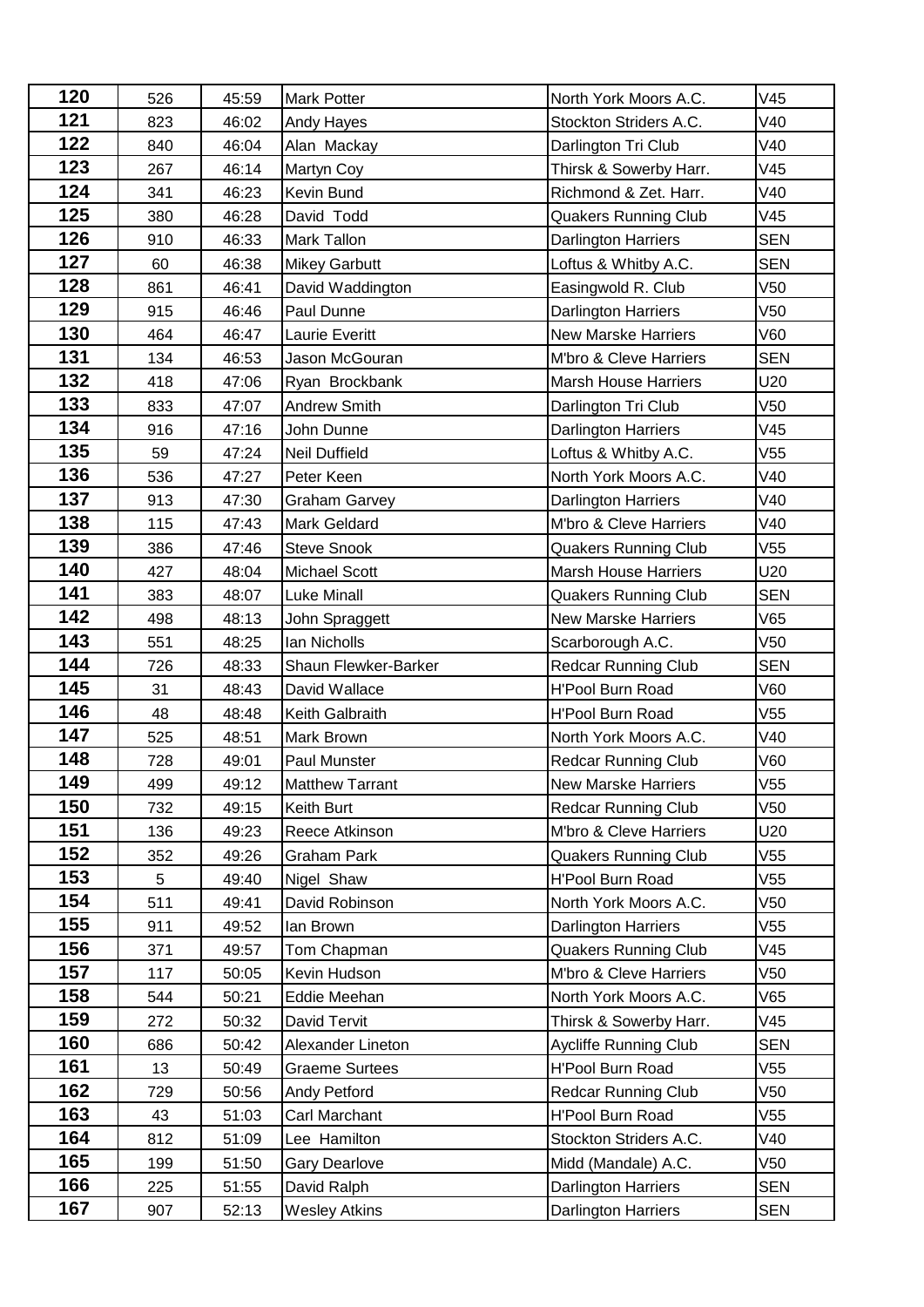| 168           | 46                  | 52:29        | Steven Widdowfield                                          | <b>H'Pool Burn Road</b>      | V40             |
|---------------|---------------------|--------------|-------------------------------------------------------------|------------------------------|-----------------|
| 169           | 385                 | 52:34        | Jamie Norman                                                | <b>Quakers Running Club</b>  | V45             |
| 170           | 39                  | 52:40        | lan Anderson                                                | <b>H'Pool Burn Road</b>      | V <sub>50</sub> |
| 171           | 264                 | 52:48        | Duncan Fothergill                                           | Thirsk & Sowerby Harr.       | V40             |
| 172           | 486                 | 52:56        | Phillip Noble                                               | <b>New Marske Harriers</b>   | <b>SEN</b>      |
| 173           | 16                  | 52:59        | Mick Skirving                                               | <b>H'Pool Burn Road</b>      | V45             |
| 174           | 359                 | 53:05        | lain Clyde                                                  | <b>Quakers Running Club</b>  | V55             |
| 175           | 841                 | 53:13        | John Fairclough                                             | Darlington Tri Club          | <b>SEN</b>      |
| 176           | 731                 | 53:13        | <b>Martin Davis</b>                                         | <b>Redcar Running Club</b>   | V50             |
| 177           | 381                 | 53:28        | Dave Murphy                                                 | <b>Quakers Running Club</b>  | V55             |
| 178           | 392                 | 53:29        | Lloyd Ashby                                                 | <b>Quakers Running Club</b>  | V40             |
| 179           | 730                 | 53:38        | Joseph Broomfield                                           | <b>Redcar Running Club</b>   | V50             |
| 180           | 919                 | 53:53        | <b>Tai Charlton</b>                                         | <b>Darlington Harriers</b>   | <b>SEN</b>      |
| 181           | 55                  | 54:18        | James O'Brien                                               | Loftus & Whitby A.C.         | V55             |
| 182           | 23                  | 54:29        | Peter Johnson                                               | <b>H'Pool Burn Road</b>      | V60             |
| 183           | 355                 | 54:42        | David Ledgerwood                                            | <b>Quakers Running Club</b>  | V45             |
| 184           | 689                 | 55:12        | Rob Nicholson                                               | <b>Aycliffe Running Club</b> | V60             |
| 185           | 906                 | 55:35        | <b>Tony Roberts</b>                                         | <b>Darlington Harriers</b>   | <b>SEN</b>      |
| 186           | 33                  | 58:04        | Keith Windress                                              | H'Pool Burn Road             | <b>SEN</b>      |
| 187           | 37                  | 01:02:11     | Alex Vizireanu                                              | <b>H'Pool Burn Road</b>      | V40             |
| 188           | 927                 |              | 01:02:46 John Richardson                                    | Aycliffe Running Club        | <b>SEN</b>      |
| 189           | 25                  | 01:03:57     | Bryan O'Donaghue                                            | <b>H'Pool Burn Road</b>      | V45             |
| 190           | 258                 |              | 01:08:44 Richard Easby                                      | Thirsk & Sowerby Harr.       | V60             |
| 191           | 38                  | 01:15:18     | Sean Iley                                                   | <b>H'Pool Burn Road</b>      | <b>SEN</b>      |
|               | POS.                | <b>TOTAL</b> | <b>TEAMS</b>                                                |                              |                 |
|               | 1                   | 78           | Richmond & Zet. Harr.                                       |                              |                 |
|               | $\overline{2}$      | 137          | M'bro & Cleve Harriers                                      |                              |                 |
|               | $\overline{3}$      | 171          | North York Moors A.C.                                       |                              |                 |
|               | 4                   | 177          | <b>H'Pool Burn Road Harriers</b>                            |                              |                 |
|               | $\overline{5}$      | 237          | <b>Darlington Harriers</b>                                  |                              |                 |
|               | $\overline{6}$      | 267          | <b>Quakers Running Club</b>                                 |                              |                 |
|               | $\overline{7}$<br>8 | 326<br>344   | <b>Marsh House Harriers</b><br><b>Aycliffe Running Club</b> |                              |                 |
|               | 9                   | 375          | <b>New Marske Harriers</b>                                  |                              |                 |
|               | 10                  | 415          | Loftus & Whitby A.C.                                        |                              |                 |
|               | 11                  | 483          | Easingwold Running Club                                     |                              |                 |
|               | 12                  | 620          | Stockton Striders A.C.                                      |                              |                 |
|               | 13                  | 675          | Thirsk & Sowerby Harr.                                      |                              |                 |
|               | 14                  | 898          | <b>Redcar Running Club</b>                                  |                              |                 |
|               |                     |              |                                                             |                              |                 |
| <b>Finish</b> |                     |              |                                                             |                              |                 |

| Finish<br><b>Pos</b>    | <b>Number</b> | Time  | <b>Name</b>           | Club                       | Cat |  |
|-------------------------|---------------|-------|-----------------------|----------------------------|-----|--|
| <b>OVER 65 VET. MEN</b> |               |       |                       |                            |     |  |
|                         | 251           | 23:52 | Rob Burn              | Thirsk & Sowerby Harr.     | V65 |  |
| 2                       | 69            | 27:30 | <b>Peter Richards</b> | Loftus & Whitby A.C.       | V65 |  |
| 3                       | 751           | 28:40 | David Paver           | City of York A.C.          | V65 |  |
|                         | 256           | 31:17 | Kenneth Evitt         | Thirsk & Sowerby Harr.     | V65 |  |
| 5                       | 496           | 32:22 | <b>Tony Slater</b>    | <b>New Marske Harriers</b> | V65 |  |
| 6                       | 882           | 34:20 | <b>Colin Scollay</b>  | <b>New Marske Harriers</b> | V65 |  |
|                         |               |       |                       |                            |     |  |
|                         | 133           | 26:46 | Derek Casson          | M'bro & Cleve Harriers     | V70 |  |